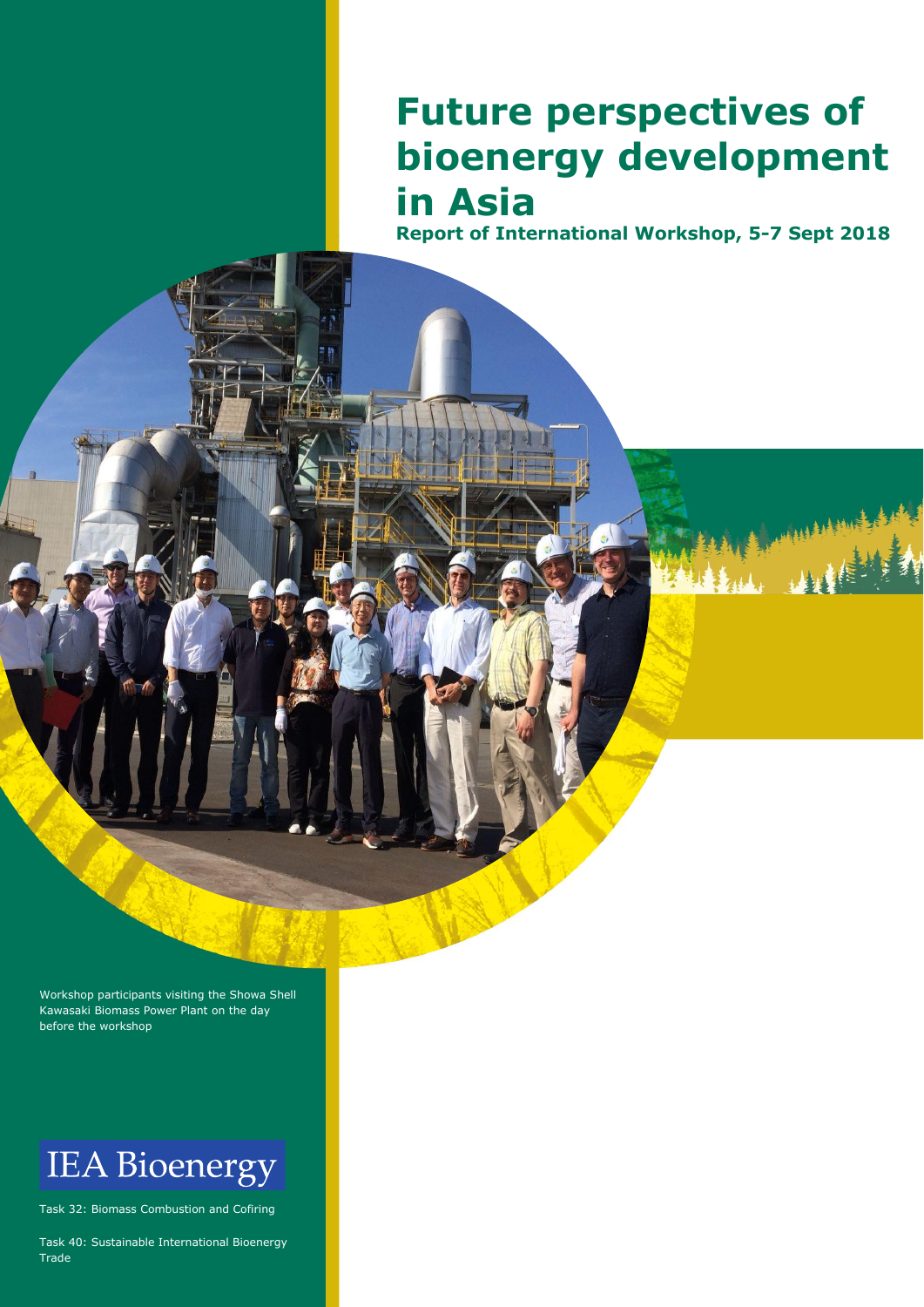



## **IEA Bioenergy Task 32 and Task 40**

## **International Workshop: Future perspectives of bioenergy development in Asia**

## **5-7 Sept 2018**

**Authors:**

**Jaap Koppejan (Procede Biomass BV), Martin Junginger (Utrecht University)**

Copyright © 2018 IEA Bioenergy. All rights Reserved

**Published by IEA Bioenergy**

The workshop program and all workshop presentations are available at: <https://www.ieabioenergy.com/publications/international-workshop-future-perspectives-of-bioenergy-development-in-asia/>



IEA Bioenergy, also known as the Implementing Agreement for a Programme of Research, Development and Demonstration on Bioenergy, functions within a Framework created by the International Energy Agency (IEA). Views, findings and publications of IEA Bioenergy do not necessarily represent the views or policies of the IEA Secretariat or of its individual Member countries.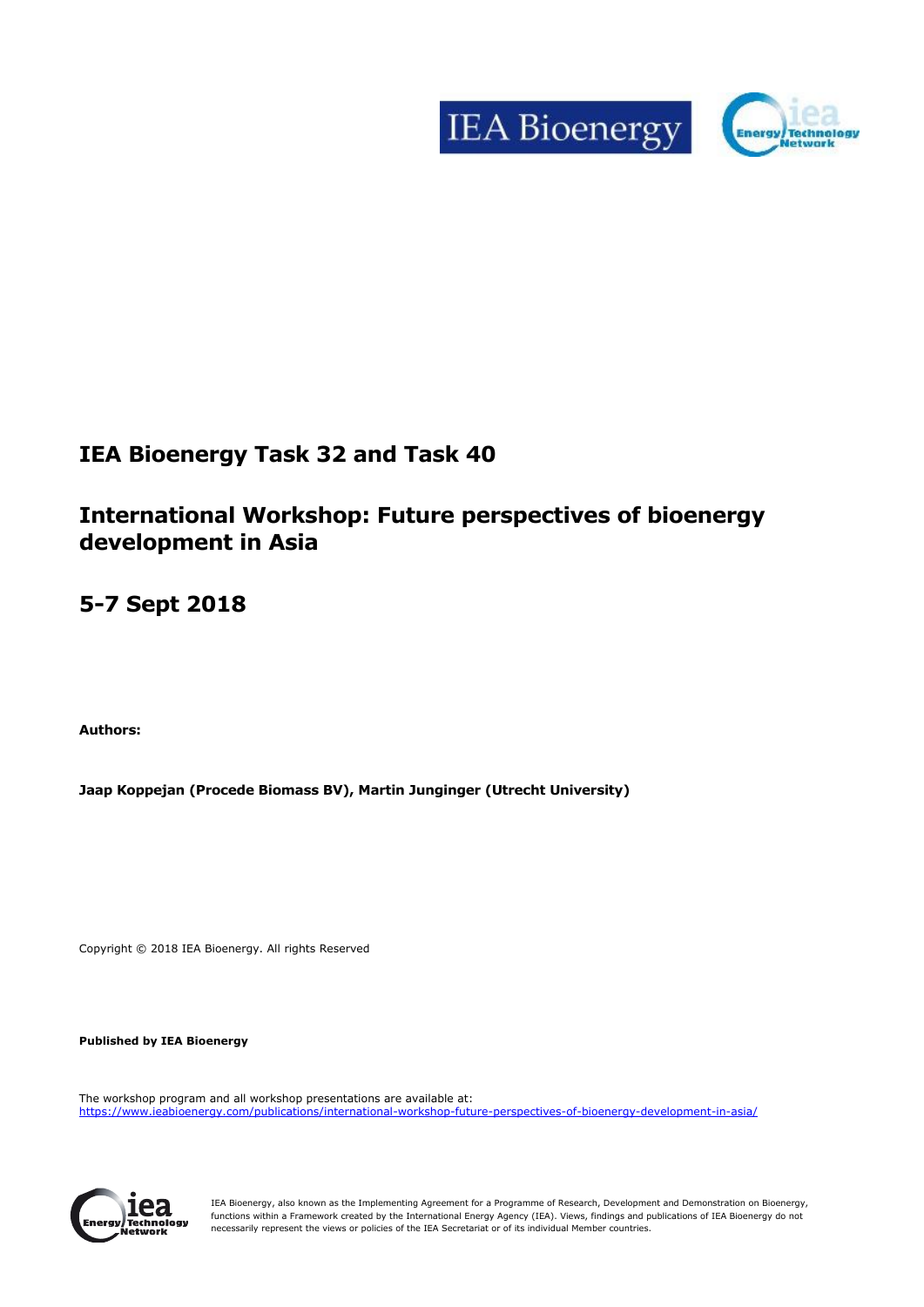## **Table of Contents**

| 2 |  |
|---|--|
|   |  |
|   |  |
|   |  |
|   |  |
|   |  |
|   |  |
|   |  |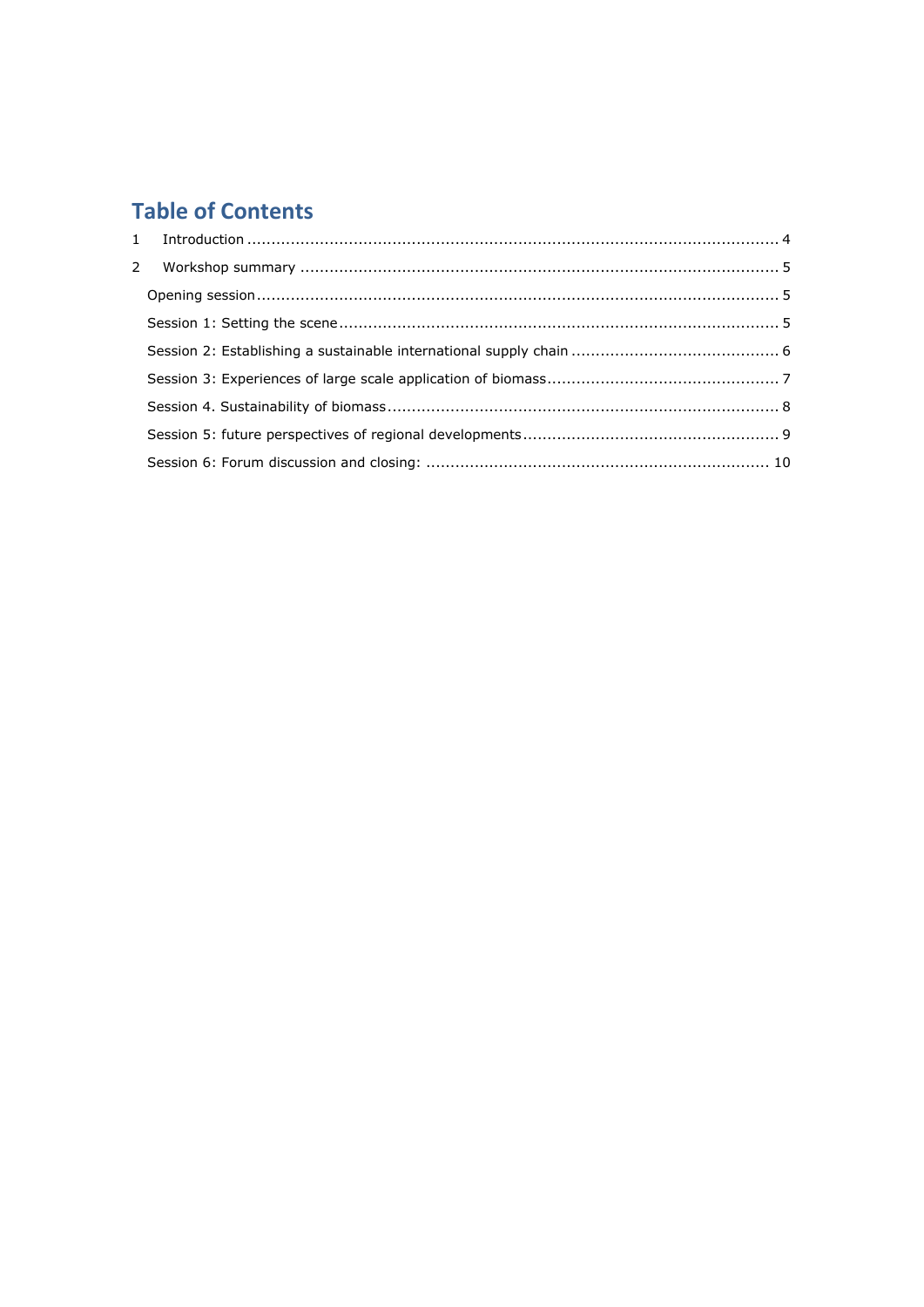## <span id="page-3-0"></span>**1 Introduction**

From 5-7 Sept 2018, IEA Bioenergy organised a workshop in cooperation with NEDO / METI with support from REI and UNU/IAS in Tokyo, Japan on potential technical and organizational improvements to biomass supply chains, including pre-treatment technologies, bio-refineries, logistics/trade, final conversion/end-use and overarching topics such as sustainability assurance frameworks and policy support options.

The reason for organising the event was that many East and South East Asian countries see rapid development in the use of both liquid and solid biomass for modern bioenergy. Apart from using domestic biomass, Japan and South Korea have started to import large volumes of biomass (wood pellets and palm kernel shells) for co-firing with coal from countries in the Pacific Rim such as Indonesia, Vietnam and Western Canada. In Thailand, Malaysia, Indonesia and several other Asian countries, the trade and use of liquid biofuels in transport and the modern use of solid agroresidues for combustion and anaerobic digestion is increasing rapidly, facilitated by conducive support frameworks.

The workshop provided technical information to decision makers in Asian member countries, but also demonstrated how IEA Bioenergy can support these countries in their development.

The event was attended by approximately 70 industrial stakeholders as well as policy makers, academics and local biomass associations from Japan and other countries in Southeast Asia. The organization of this workshop was led by IEA Bioenergy Task 32 (Biomass Combustion and Cofiring) and Task 40 (Sustainable Biomass Markets and Trade) and the IEA Bioenergy Executive Committee, with additional inputs from other IEA Bioenergy members on the Pacific Rim (Korea, Australia, New Zealand and Canada). Practical local organization (hosting) of the event was provided by NEDO / METI. On the afternoon of 5 Sept, a field trip was held to the Showa Shell Kawasaki Biomass Power Plant (49MWe using wood chips and palm kernel shells). On 6 and 7 Sept 2018, the workshop took place.

In the evening of the 6<sup>th</sup> September, NEDO hosted a dinner reception. Kees Kwant (former chairman of IEA bioenergy), Jim Spaeth (Chairman of IEA bioenergy) and Dr. Sato (Executive Director of NEDO) and all other participants in the workshop had opportunities to exchange information about biomass energy in the future.

This report provides a brief summary of the presentations. Individual presentations can be downloaded from the IEA Bioenergy website (see [www.ieabioenergy.com,](http://www.ieabioenergy.com/) [https://www.ieabioenergy.com/publications/international-workshop-future-perspectives-of](https://www.ieabioenergy.com/publications/international-workshop-future-perspectives-of-bioenergy-development-in-asia/)[bioenergy-development-in-asia/](https://www.ieabioenergy.com/publications/international-workshop-future-perspectives-of-bioenergy-development-in-asia/) )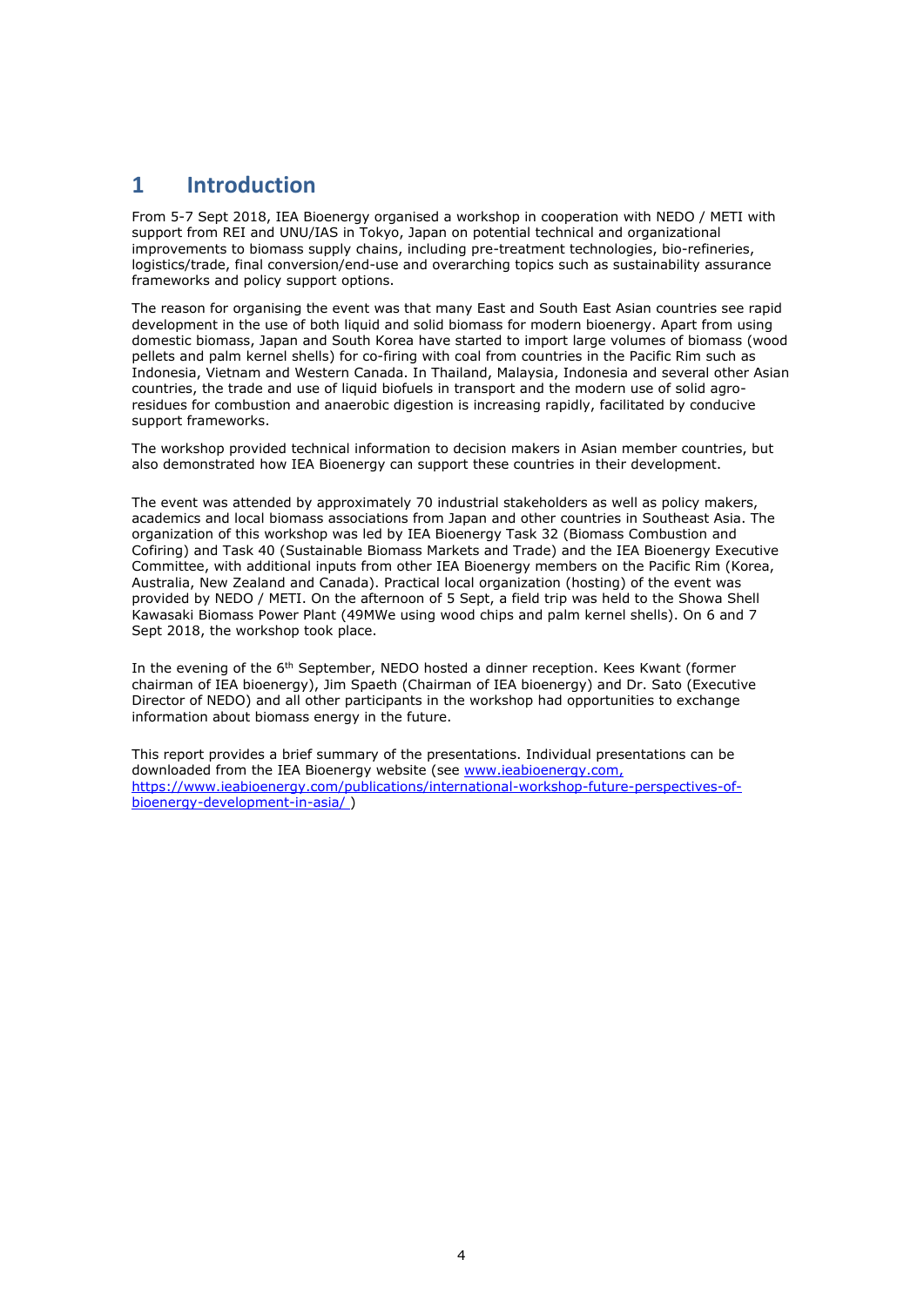## <span id="page-4-0"></span>**2 Workshop summary**

#### <span id="page-4-1"></span>Opening session

Hiroyuki Kondo, Director General of the New Energy Technology Department of NEDO made opening remarks as one of the organizers. He welcomed key speakers and all audience from Japan and foreign countries. He stressed the purpose of the workshop that discussion takes place from the perspectives of users of biomass in the West and that of producers in the Asian countries. By quoting the "The Fifth strategic energy plan" which was decided by Japanese Cabinet in July 2018 he explained that biomass is renewable energy from the aspect of carbon neutral. He said biomass can generate electric power to adjust fluctuations derived from PV and Wind energy. Finally, NEDO is taking the lead in solving technology issues relating to biomass energy and installing developed technologies in society, such as second-generation bioethanol, biojet fuel, and regional biomass energy solutions as heat or electricity.



Jim Spaeth, Chairman of IEA Bioenergy welcomed everyone to

the workshop on behalf of IEA Bioenergy and explained what this Technology Collaboration Programme is doing and how it is working. As an independent organization, the IEA Bioenergy TCP aims at delivering clear and verified information on bioenergy in order to facilitate the deployment of environmentally sound, socially acceptable and cost-competitive bioenergy systems. This is done by various tasks in which appointed experts collaborate.

Takuya Yamazaki, Director of the Renewable Energy Division at the Japanese Agency for Natural Resources and Energy (ANRE), Ministry of Economy, Trade and Industry (METI), presented the rationale for bioenergy in Japan. For various reasons such as a lack of grid interconnectivity, higher costs and a relatively large share of solar PV, renewable energy production has become rather expensive. Dispatchable bioenergy solutions could therefore help in reducing generation costs.

### <span id="page-4-2"></span>Session 1: Setting the scene

Mr. Dou Kejun, Senior Bioenergy Adviser at the China National Renewable Energy Centre provided an overview of bioenergy development in **China**. Bioenergy currently only covers 0.9% of the total energy demand. Potential is 460 million tons of standard coal (tce), but only 41 million tce are used. Agricultural residues and forest residues are the predominant feedstocks used so far.

As of 2018, about 16 GW of biomass power was installed, and 10 million tonnes of wood pellet production capacity. Until recently, some of these wood pellets produced in China were exported to Japan and Korea due to the high price paid there. Recently however, clean heating policies in China provided a significant impetus to the use of these Chinese pellets for local use, which is now the predominant type of use. While there are policies to more support biomass power plants(CHP), cofiring of biomass with coal is currently just beginning demonstration.

The main rationale for a bioenergy policy is rural revitalization, this includes policies on heating, green rural biogas, and bioethanol use. There is a strong policy support for bioenergy, especially for rural areas. The main barriers include logistic constraints (collection of residues) and lack of standardized/high quality heating equipment.

Jin-Suk Lee from the Korea Institute of Energy Research presented an overview of the bioenergy market in **South Korea**. Cofiring with mainly wood pellets has seen a large growth after 2012 due to the attractive FIT tariff, reaching 2.4 Mtons in 2017. There are however public concerns with PM emission from cofiring, leading to a proposed phase out of subsidies for co-firing (even though this is not scientifically/fact based). Instead, there is strong promotion of local unused forest residues, but mobilisation/logistics are an issue. In order to achieve the 2030 targets, wind and solar PV are expected to see the largest growth rates, while bioenergy is expected to remain steady.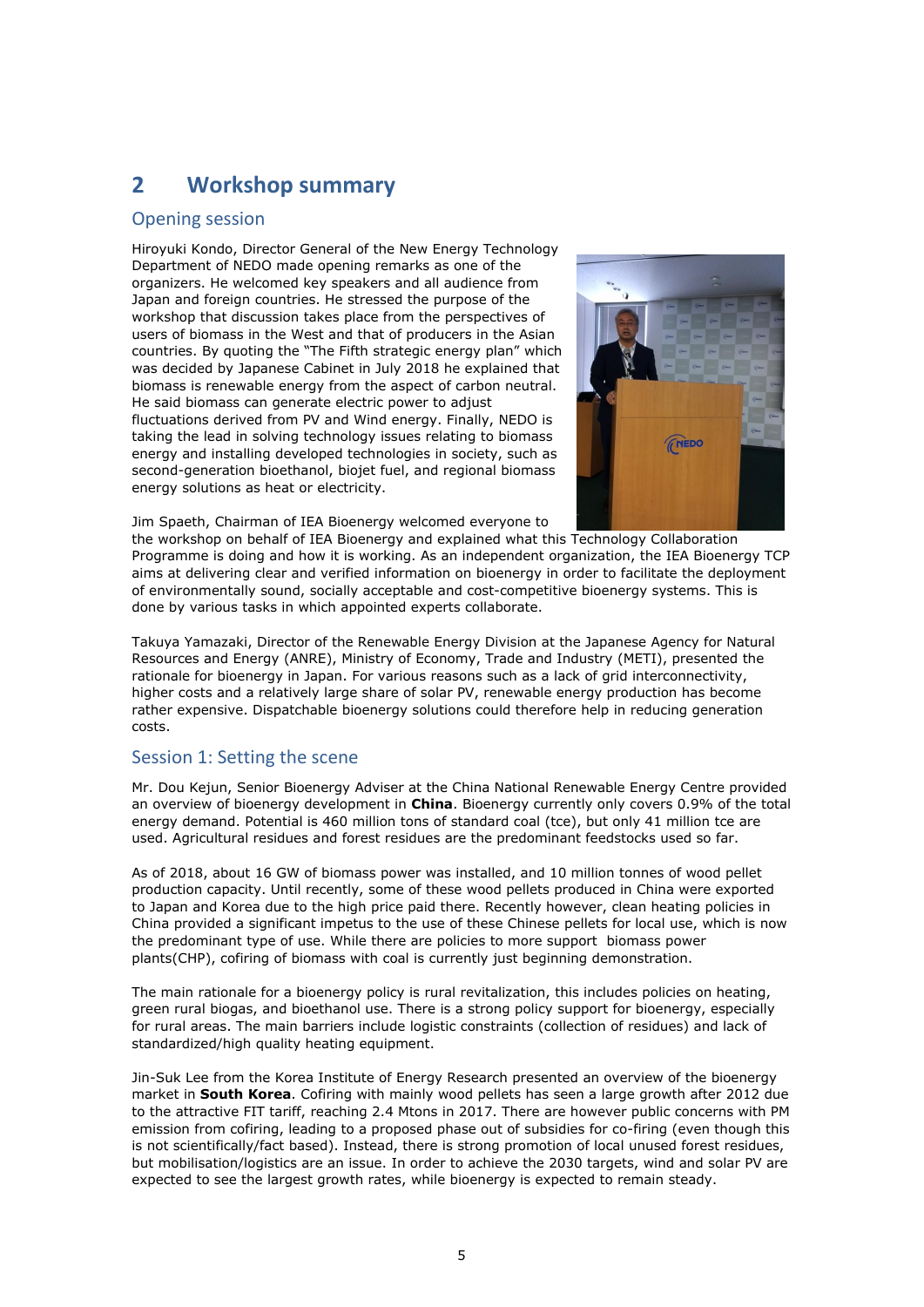Timothy Ong from Agensi Inovasi Malaysia (AIM) elaborated on the bioenergy situation in **Malaysia**. The palm oil sector has over 90 million tonnes of residues, not just PKS, but also fronds (56 Mt) and tree trunks (17 Mt). PKS is in high demand, but there is also a local demand. The logistic cost to mobilize field residues are substantial. Also biogas from POME ponds is an underutilized resource. Fronds are targeted as a resource for biochemical productions / higher value products. Plans in Sawah/Sarawalk aim at 6 and 5 Million tonnes of biomass respectively for use in biorefineries and for electricity production. Sarawak has plenty of hydro power, thus the biomass end use may be predominantly materials/transport fuels. Renewable energy supply in Malaysia currently limited to 2%. Of that, the largest share is solar, modern biomass has only a minor share.

According to Paul Bennett from SCION, **New Zealand** already has a high share of biomass in industrial/residential heat, but very limited share in for electricity and basically none for biofuels, except for very small use of tallow/dairy residue (whey) for biodiesel/ethanol production. The main policy attention is on afforestation, doubling the number of trees in 10 years. The forestry sector is large in the New Zealand economy (third after meat/dairy and tourism). The main export destination of logs is China. Currently there are only 2 wood pellet mills and there are no pellet exports at present, but definitely an interest to do so. There are 3.9 million tonnes of woody biomass residues available, but again, logistics are an issue.

According to Elis Heviati of the Indonesian Ministry of Mines and Petroleum, biomass could potentially provide 32 GW of power capacity in **Indonesia**, mainly from palmoil residues, rice husks and other biomass residues. The current policy tries to secure affordable energy supply. Up till now, there is about 1.8 GW of biomass power in use of which 0.2 GW on-grid, the remainder off-grid. Pulp and paper amounts to about 1 GW, palm oil waste about 0,45 GW.

With regard to liquid biofuels, the main focus is on biodiesel, with only little bioethanol production/consumption. While B20 is now implemented in the PSO <sup>1</sup>sector with blending rates varying between 5-15%, the incentive is now extended to non-PSO sector as well. The total biodiesel capacity is 1.2 million  $m<sup>3</sup>$ . Part of it is exported to the EU.

Sustainabilty aspects for upstream biomass production are under the authority of ministry of agriculture, and there are no plans to elaborate sustainability schemes in the near future. Like in Malaysia, a focus area is the increasing biogas production from palm oil mill effluent (POME) to produce electricity, but results are so far disappointing.

It was concluded from this session that we need to find better ways for sustainable production, trade and use of biomass in East and South East Asia. Sudden changes in policy will otherwise affect bioenergy markets.

#### <span id="page-5-0"></span>Session 2: Establishing a sustainable international supply chain

Martin Junginger is professor Biobased Economy at Utrecht University and leader of IEA Bioenergy task 40. This task looks at the options and limitations for increased biomass trade, including standardization, sustainability, etc. He provided an overview presentation of global biomass fuel trade. Long distance trading of biomass fuels has only ramped up since the last 20 years, driven by incentives for use of liquid and solid biofuels as an alternative for coal for power generation and petroleum based transportation fuels on the one hand, and the ability to produce transportable pellets and biodiesel. Overall, about 2% of global bioenergy consumption is currently traded internationally. Global wood pellet consumption currently exceeded 25 million tons in 2015, with Europe as the largest consumer and EU, USA and Canada being the largest producers. In Asia, Japan and Korea have recently shown high growth rates, with Vietnam being a major exporter (>2.5 Mton in 2018) and Korea a major consumer (about 3 Mtons in 2018). With regard to bioethanol, USA is still the largest producer and consumer, while biodiesel is to a large extend being produced in Europe (also the largest consumer), Argentina, Indonesia and Malaysia.

l

 $1$  The Public Service Obligation has a blending mandate for biofuels in public transportation.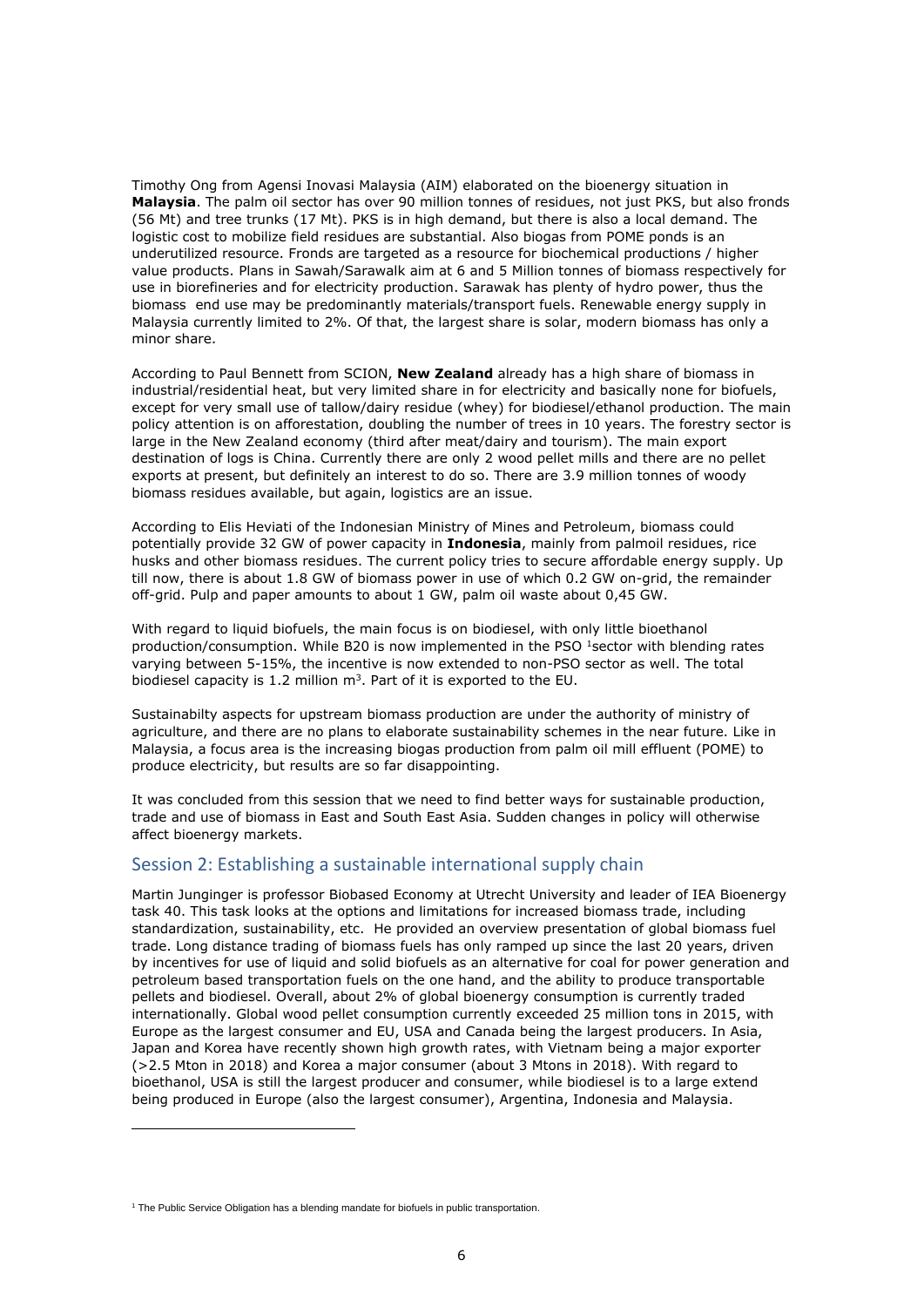Michael Wild of the International Biomass Torrefaction Council showed how torrefaction technologies have matured over the last decade and how this can be instrumental in facilitating international biomass trade. During the torrefaction process, water and part of the volatile matter is evaporated from the original feedstock. While the removal of water increases energy density, the removal of volatiles decreases some of the energy content. On a net basis, almost the same energy is contained in the product as in white pellets while the mass is significantly reduced leading the significantly higher calorific values MJ/kg delivered. After pelletisation



or agglomeration of the torrefied product, a stable and easily grindable product results with a high energy density that can be easily transported and stored. Compared against normal pellets there are economic and GHG benefits in case of long transportation distances. A number of coal fired power plants have successfully demonstrated how the fuel can be used in existing facilities.

Mr. Issei Sawa, President of Nippon Environmental Energy Development Co. presented experiences with biomass power in Japan. Biomass energy development is driven from diversity of energy sources, lower CO2 and agricultural development. Since the introduction of the feed in tariff (FIT) scheme in 2012, renewable energy was strongly stimulated (particularly solar PV). Biopower was introduced more slowly. Biomass power is seen as a stable and controllable source for baseload power with a high capacity factor, and therefore appreciated as a carbon free regulating fuel for variable renewable energy sources (VRE). The policy target for biomass power in 2030 is about 5GW including 4 GW of wood fired power plants, so far about 1 GW is in actual operation. Next to this, another 2GW including 1 GW of biomass cofiring might be in place. In 2017, Japan imported 0.5 Mton pellets plus 1.4 Mton of PKS. It is expected that pellet imports will increase to more than 5 Mton in 2023. (For comparison, South Korea imported 2.4 Mton of pellets in 2017. )A large fraction of this comes from Vietnam and Thai. The  $CO<sub>2</sub>$  reduction from imports is slightly less than that of domestic pellets, but it is considered still acceptable. According to Mr Issei Sawa, biomass trade in the region can be further stimulated by agreeing upon adequate sustainability criteria.

### <span id="page-6-0"></span>Session 3: Experiences of large scale application of biomass

After a short introduction of Task 32 by Jaap Koppejan, Jan Middelkamp (DNV – GL) gave the first presentation on global experiences with different cofiring configurations and fly ash utilisation options. He covered 4 topics: (see slides). First, he discussed the various routes of realizing cofiring and the components affected by biomass co-firing, and showed examples of power stations co-firing biomass in NW Europe and Canada. He covered issues when converting from coal to co-firing, e.g. dust formation, the (limited) need for flue gas cleaning, SCR catalyst deactivation, NOx reduction, ash quality etc. He also discussed the choices between investment cost upfront and using cheap/ expensive fuels. Especially if high load factors are required, high investment costs may be compensated by the ability to use cheap(er) fuels. He also discussed the pros and cons of steam exploded and torrefied wood pellets compared to wood pellets. Regulatory requirements e.g. emission limits) can also have a major impact on fuel choice. Last but not least, economics play a decisive role- Jan showed with a hypothetical (but typical) example, the cost gap between coal- and bioenergy is typically between 50-80 EURO/MWh. Finally, he emphasizes the complementary role of dispatchable power for cofiring to go hand in hand with wind and solar energy.

Brian Mori then talked about the experiences of Ontario Power Generation (OPG) with cofiring regular (white) pellets and steam exploded (black) pellets at two of their plants (Atikokan and Thunder Bay). Coal to biomass conversions were finalized in 2014 for the Atikokan plant, and in 2015 in Thunder Bay (where one unit of 160 MWe was converted). The Atikokan plant uses white pellets. OPG uses black pellets from Arbaflame at Thunder Bay, as they were looking for a low capex solution due to its water resistance, allowing storage outside. Before deciding upon the supplier of black pellets, OPG tested the weather resistance of torrefied and steam exploded pellets. From these experiments, it was concluded that steam exploded pellets would have superior durability, resulting in less dust formation during handling. The risk of electrostatic discharge risk can be reduced by humidifying ambient air when handling the pellets. OPG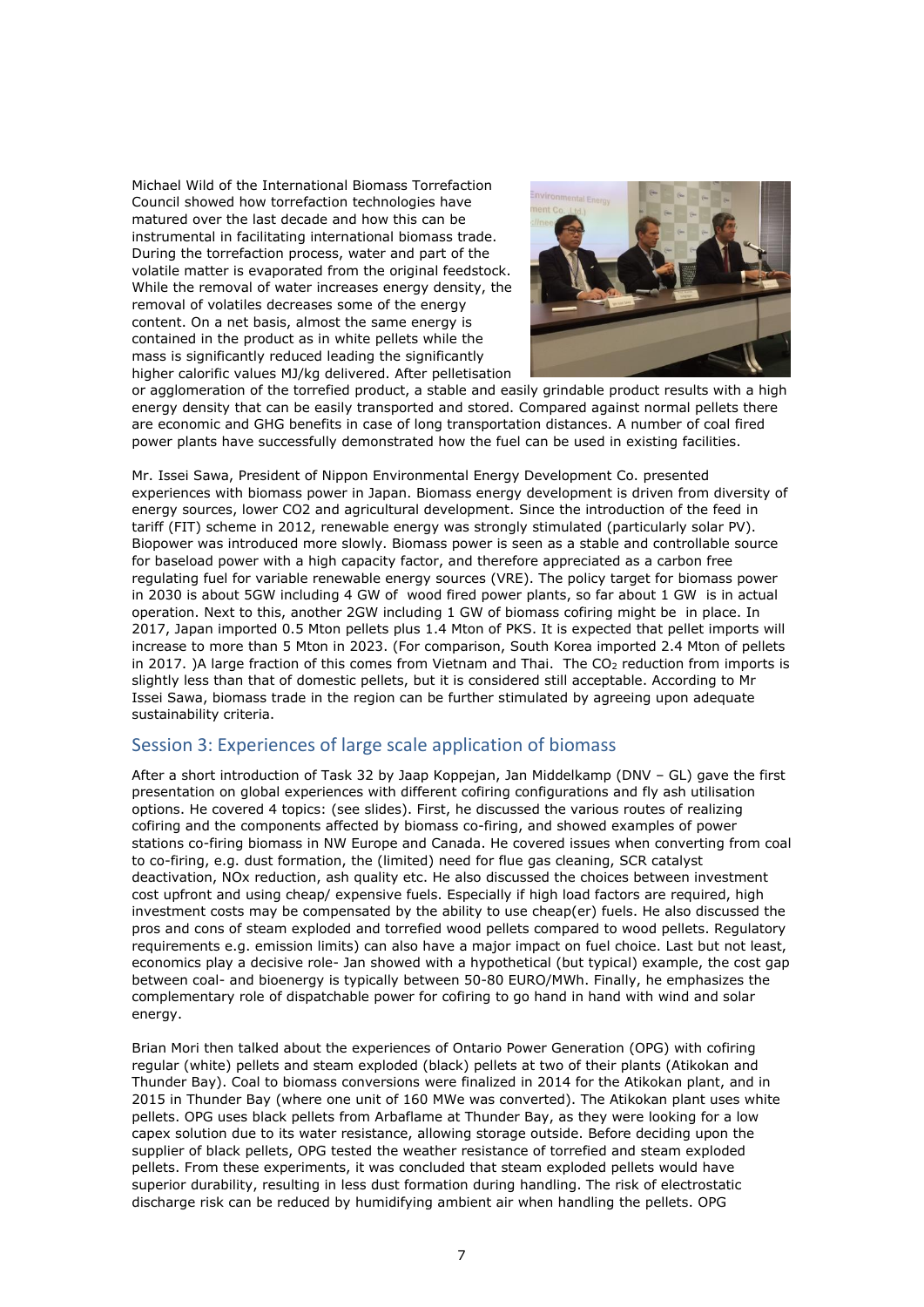acknowledges that in the current decade, the durability of some suppliers of torrefied pellets has improved significantly, from around 80% in 2010, to over 90% by 2018. The durability of other torrefied pellets still remains behind. Steam exploded pellets have always shown weatherability above 90%. Ultimately Arbaflame pellets prove to have lower dust emissions than coal due to dust suppression measures. The plant has operated well after the conversion. OPG is now partnering with CanmetENERGY to enable the use of low cost wood residues as fuel. Brian emphasized the need for cooperation between suppliers, researchers and utilities to make the transition to black pellets.

As third speaker, Kinya Sakanishi talked about the Japanese cofiring situation. He first illustrated the Japanese policies to stimulate bioenergy. About 20 co-firing plants are operating at the moment; most of them have a relatively small capacity (below 112 MW). Cofiring percentages are typically up to 10% for the larger plants (1 GW), while some smaller plants cofire up to around 50%. Estimates for the biomass requirements vary between 8 and 20 million tonnes of domestic wood supply for energy in Japan, substantial imports will thus be required on the long run. This is not only for cofiring, liquid biofuels are also expected to experience significant growth rates. It is therefore of key importance that sustainable cooperation with other Asian countries is established, to also achieve reforestation and other sustainable benefits.

During the panel discussion, Carsten Huljus raised the point of GHG performance of shipping pellets from US to EU. But OPG is importing wood pellets from Norway. Did they get criticized for this? No, there was not a major backlash. The volume was fairly low, and was mainly determined by the pilot plant of Arbaflame in Norway. The LCA showed that imports were still fairly favorable, so there was a good story to tell. The NOx rate of overseas shipping is however quite high, so that makes imported pellet comparable to coal for this impact category.

Tomas Kaberger added that a similar logic applied to the import of wood pellets from British Columbia to reduce price risks, while the vast majority of supply still was still domestic.

Brian Mori explained that (coal) power plants in Canada still have a good general economic performance, but coal use is banned in Ontario, so cofiring /conversion to biomass may make sense in a few more coal plants in Canada.

Kees Kwant asked about ash utilisation: what are options for ash utilisation. Jaap pointed out an upcoming Task32 study on ash utilisation. He mentioned that the economic business case is not affected much by the ash, but in the EU and Japan there is a discussion about the environmental impacts of utilisation/land filling. Jan Middelkamp also explained that biomass is very different form coal ash, and that off-takers of coal ash may not be able to handle biomass ash.

#### <span id="page-7-0"></span>Session 4. Sustainability of biomass

Kees Kwant (RVO, the Netherlands) introduced the topic of sustainability and presented various aspects such as environment, biodiversity, greenhouse gases, well-being and prosperity. This should be built on trust, which can be ascertained by law, through bilateral agreements or through a certificate system. In case of a certification system, agreed and measurable sustainability criteria are verified through an independent and accredited body before a certificate is issued. Various certification systems are already in place, with their own specific pros and cons. In the Netherlands a system with elaborate criteria is now in place for guaranteeing the sustainability of biomass that is imported for cofiring. From 2020 onwards, detailed sustainability requirements for woody biomass are also firmly included in the EU Renewable Energy Directive 2 (this was not the case in the RED1). It is important that local stakeholders agree on the relevance of sustainability indicators set, and that the chain of custody is ascertained.

Martin Junginger presented the results of an IEA Bioenergy Intertask project on sustainability: covering both measuring, governing and gaining trust. The project analysed how the design of sustainability governance systems and the legitimacy of an authoritative government organisation can help to create trust with various stakeholders. He started off by differentiating between governance (rules imposed and externally verified) vs trust. Here, trust depends on the risk perception of stakeholders. Particularly deforestation is often perceived as a serious risk. The optimal design of a certification system various from country to country, and depends on the policy setting, options for communication, enforcement, etc. Adequate understanding of the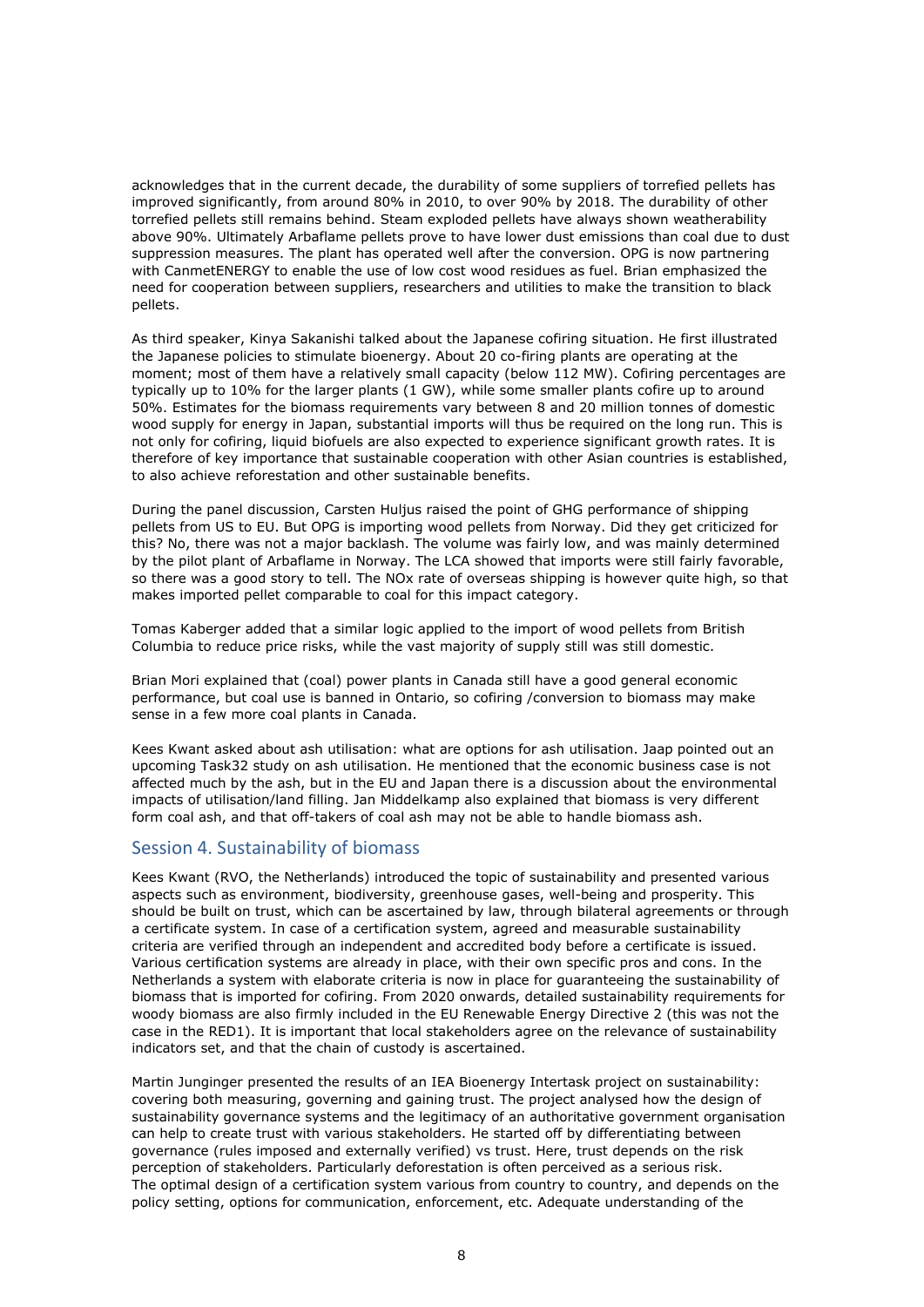positions of stakeholder groups and the way they are motivated by their perceptions/misconceptions is key in this. In order to avoid misconceptions, increased public awareness is often needed. As the most trustful source of information, academia and consulting should have a more active role in dissemination and communication. Sustainability assurance needs to be put in place, there is already a patchwork of different rules that needs to be harmonised.

Carsten Huljus of the Sustainable Biomass Program (SBP) presented the details of various certification schemes, including the SBP scheme. Under the EU RED, the use of a certification schemes is compulsory. Examples are FSC, PFC, Green Gold Label and SBP. A sustainability claim in principle proves to the user that biomass has been obtained in a sustainable manner. There are 210 sustainability standards out there of which 30 for solid biomass. Of these standards, SBP is currently the only one with a substantial number of already certified companies that includes GHG certification. In case different companies or countries impose different certification schemes, this makes it more difficult for producers to comply with all schemes. The allowance of third party certification and accreditation is therefore essential.

Takanobu Aikawa of REI (Renewable Energy Institute, Japan) shared his views how the Japanese bioenergy sector could sustainably source biomass. Due to the high population density, it is more than likely that Japan will be heavily dependent on biomass imports in order to achieve its Energy Mix targets. Since the introduction of the Japanese FIT system, biomass imports have steadily increased, particularly in the form of wood pellets and palm kernel shells (PKS). The rapid expansion of biomass might be accelerated by the phase out of coal and increasing co-firing projects. As of today, there are 20 coal fired power plants with plans for biomass cofiring. In addition, it is expected that plans for several new smaller scale coal fired power plants will be changed to dedicated biomass, as the Japanese authorization body announced that they were going to ban low energy efficiency coal plants development even with biomass cofiring. With the increasing demand, sustainability criteria are required. Certification schemes developed for bioenergy such as SBP and GGL are favoured over existing schemes such as FSC and PEFC that were developed for forest management or RSPO for palm oil production, as those schemes were developed for material use (not energy) and GHG reduction is not considered. In this, SBP is a proven certification scheme for wood pellet, while GGL can be used for agricultural biomass too.

In the discussion that followed, it was emphasized that the SBP system builds upon existing systems and that it focuses on the final product, not the resource such as FSC. Further it needs to be noted that biomass is not always a residue, sometimes it is also a product (e.g. in case of pulpwood). In those cases, the same sustainability criteria should in principle apply if a level playing field is to be established.

#### <span id="page-8-0"></span>Session 5: future perspectives of regional developments

Moderator Hideo Sakai started the session by showing some of the history of heating technologies in Japan and related forest use in Japan. Next, a number of EU and Asian countries presented on past, present and future bioenergy developments:

For Sweden, Tomas Kaberger showed examples of biomass utilisation in Sweden, and discussed the historic drivers behind the increasing bioenergy use. The main driver was a tax on fossil fuels which led to a bioenergy use of 52 GJ/capita - Swedes use almost as much bioenergy as the Chinese use coal. Bioenergy is the largest source of heat and of primary energy utilized in Sweden, bigger than any fossil fuel. Also large cities use biomass, through district heating from co-generation plants also providing electricity. Biomass electricity from cogeneration plants is still growing – it is mainly produced on cold winter days, when solar energy is not abundant, but power demand is high. Bioenelectricity, therefore fetches a higher price. Due to technological learning, most biomass fuels also have a lower cost than most fossil fuels (even without subsidies and taxes), and thus can outcompete oil and LNG – only coal is cheaper on a /GJ basis isn some cases. Next to woody biomass, also (partly imported) consumer waste combustion is a major source of bioenergy. The transport sector, all transport sectors using liquid fuels (cars, diesel trains) use 1/5 biofuels, in public transport it is 85%, and in the capital Stockholm public transport, they now claim 100% renewable fule and electricity. For the future, further replacing oil by e.g. lignin and tall oil products for automotive fuel production is one of the aims in Sweden.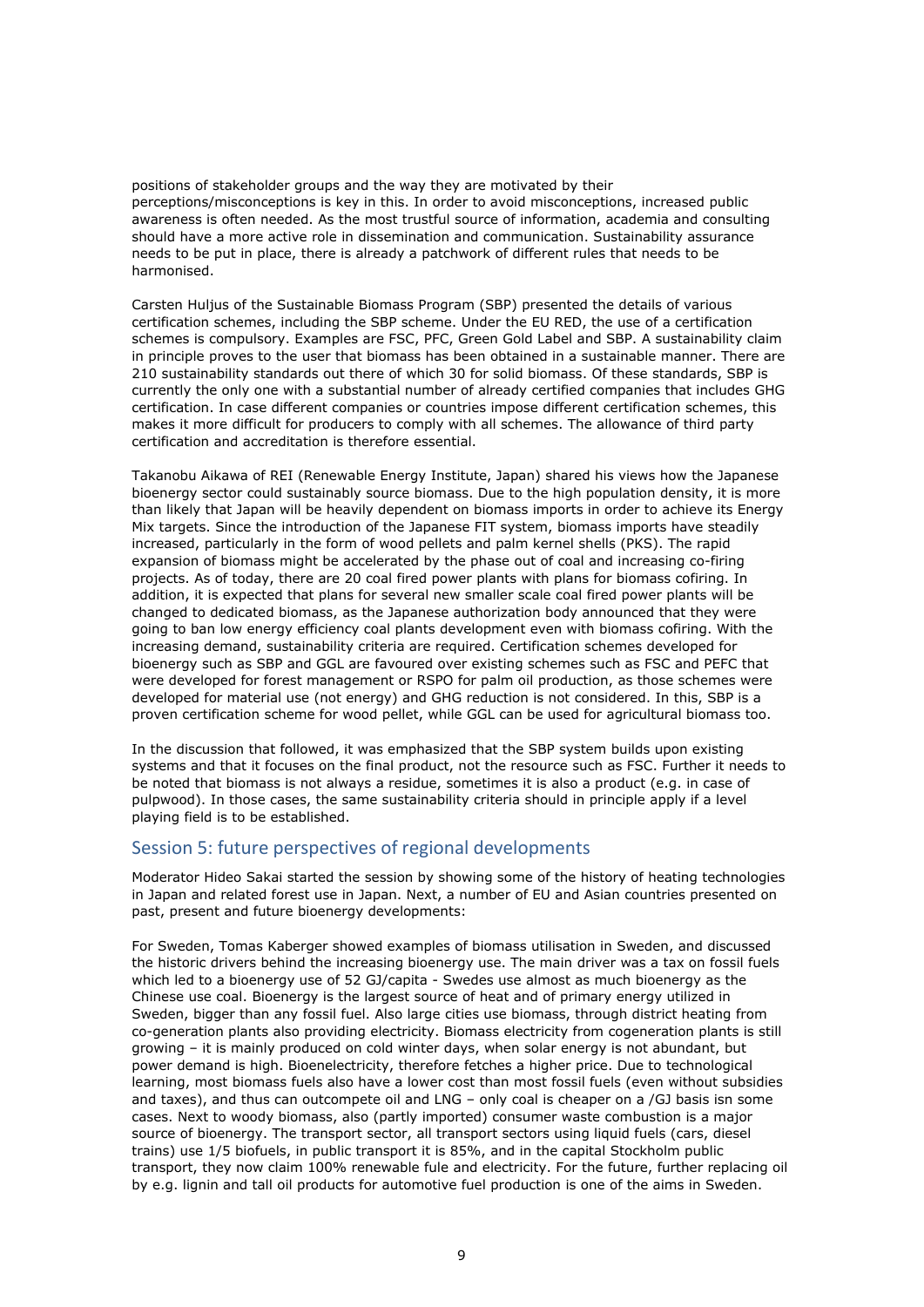Izumi Tanaka talked about the drivers in Denmark. One of the most important ones is the decision to become a fossil free society by 2050, and the biomass agreement of 1993. Denmark has managed to decouple economic growth and national GHG emissions since 1990, due to combination of renewables. Regarding electricity, wind is dominant, followed by biomass. In the heat sector, biomass (and to a lesser extent biogas) is dominant, mainly in district heating (predominantly from CHP plants). Biomass power plants vary in size between less than 500 kW on a farm to power plants of >100 MW. Main feedstocks are straw, wood chips and wood pellets. Sustainability of woody biomass is ensured through a voluntary agreement of sustainability criteria for biomass, including a.o. sustainable forest management and GHG footprint.

Dou Kejun provided an overview of biomass use in China. Heating markets are the most important biomass users, even though coal is still by far the largest source of residential heating. Biomass fuels costs are actually quite competitive, with costs of delivered heat very close to that of coal. He then presented several case studies on the combustion of wood residues and biomass district heating. He foresees a large market potential for bioenergy heating in China, but this will require prioritization by policy makers.

Timothy Ong emphasized that a holistic view is needed, i.e. bioenergy as part of the bioeconomy. A portfolio approach is needed, utilizing local biomass, and maximizing the added value. Securing biomass feedstocks has been a problem in the past for industry in Malaysia, and while national/regional resource assessments are important, local governments actually have to carry out the projects. A careful screening is required what feedstocks are available, and what products (e.g. chemicals, & fuels) can be viable, e.g. Ethanol and Monoethylene Glycol (MEG), xylitol, biobutanol and other chemicals. Such biorefineries are



currently developed as part of BioHub projects in Sarawak and Sabah. Cost competitiveness is a key aspect to develop such projects. Sustainability issues need to be addressed upfront, e.g. which certification system to use for the feedstock. The biodiesel sector in Malaysia has been hit hard in the past, making investments in biomass and bioenergy related technologies very difficult in the past years. This is now changing again, with a.o. green bonds. Industry will be the major actor driving these developments, not the government.

For Japan, Toshihiko Nakata presented first the general energy system in Japan. Energy is relatively expensive in Japan due to import of fossil fuels. Use of domestic biomass could change that. Biomass use/demand will strongly differ depending on the geographical location (e.g. heating demand, rural or metropolitan environment), and will have to be matched with biomass supply. District heating in Japan is very small, and differs strongly from many other countries (mainly for commercial application, opposed to the use for residential heating in most other countries). Residential district heating based on biomass could thus present a major opportunity for biomass deployment.

#### <span id="page-9-0"></span>Session 6: Forum discussion and closing:

After the presentations in the previous sessions, a forum discussion took place with the policy makers from the region. The forum was moderated by Kees Kwant from RVO, the Netherlands. This resulted in the following **take home messages from the panelists**:

Elis Heviati (Indonesia) is impressed by the use of used cooking oil in the Netherlands and the say cofiring of biomass with coal was put into practice. These could also be interesting models for Indonesia, and she would like to know more on the support measures to develop these.

Timothy Ong (Malaysia): There are many issues to juggle with when implementing bioenergy. Changing the mindset of politicians and stakeholders is perhaps the biggest barrier – once that is favorable, other barriers such as economic and sustainability barriers are more easily overcome. With a new government in Malaysia, this may become easier.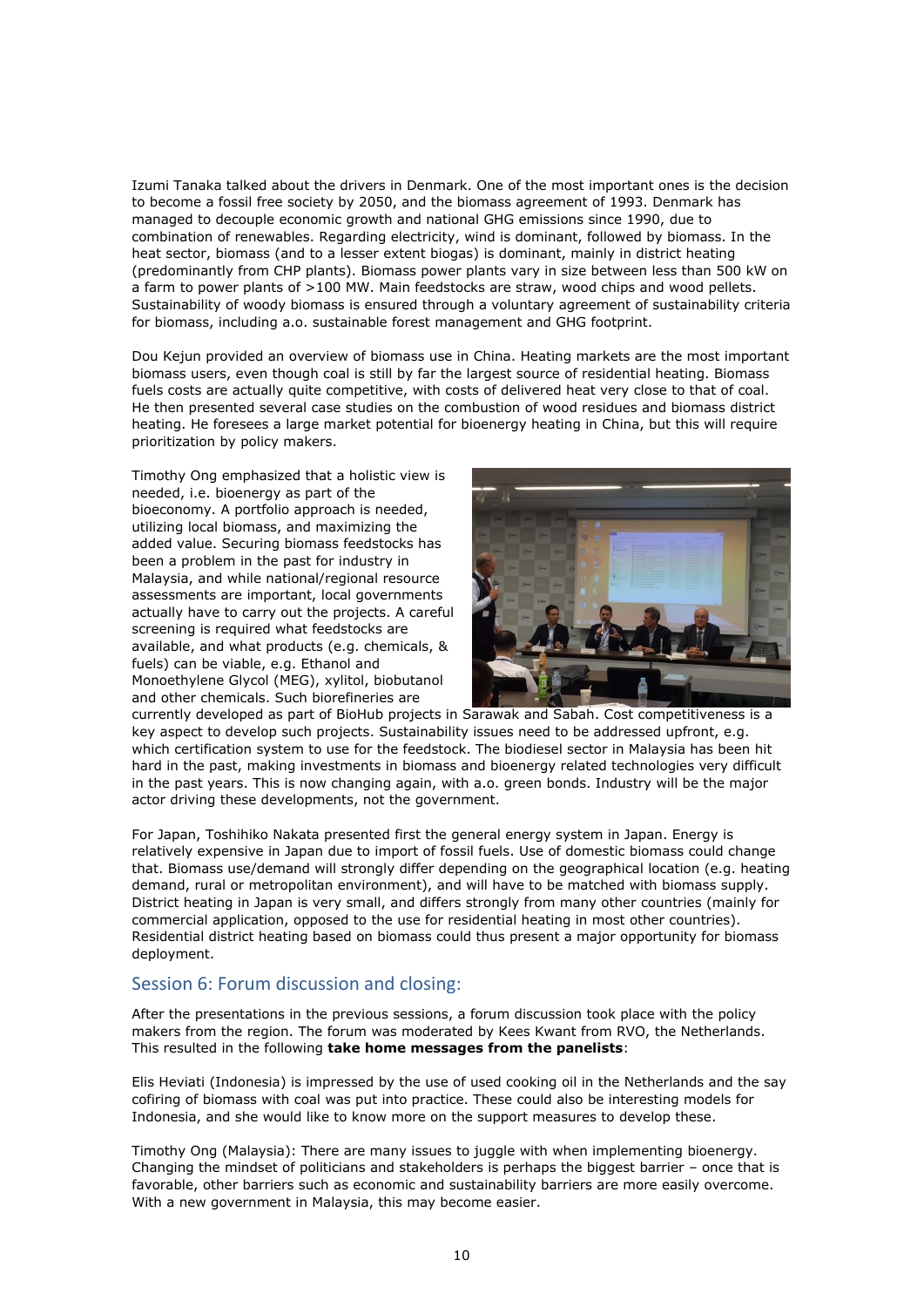According to Dou Kejun (China), subsidies will still be required for bioenergy to compete with coal, unlike wind and solar which can compete on a marginal electricity basis. He is looking at the other Asian counties at models how to implement bioenergy for heating.

Mr. Yamamoto Takeshi (Japanese Biomass Power Association) was impressed by the growth of bioenergy in Asian countries presented at the workshop. Cooperation between Asian countries and economic sustainability are two major priorities to further pursue in the future. He pointed out that in the transition to a renewable electricity system wind and solar power are intermittent power sources, whereas biomass is dispatchable, and thus in his view very complementary. Biomass can also contribute more to the regional economy, e.g. in terms of employment for production of biomass and logistics. Finally, it will also reduce import dependency of fossil fuels and help improve energy security.

Mr. Seiji Morishima thanked IEA bioenergy for organizing this workshop. He then continued to point out that Japan still wants to learn a lot from other countries on biomass utilization. The issues (costs, how to organize the supply chain, sustainability) that some EU countries have been facing are now also crucial for Japan. Especially the better utilisation of heat is one of the opportunities to increase energy efficiency, and so a heat feed in tariff could be an interesting policy option to explore.

#### **Kees Kwant then asked all panelists how IEA Bioenergy could help their countries forward.**

Ms Heviati pointed out that Indonesia is currently not a member, but would like to engage with IEA Bioenergy to define more adequate sustainability indicators. In industrialized countries, sustainability often mainly refers to environmental sustainability, whereas in Indonesia also economic and social aspects of sustainability are considered very important.

Mr Ong also shares the concerns regarding the sustainability views of the EU of palm oil. But he also agrees that sharing information on bioenergy development is essential. On biomass trade: it is not just elevating renewable energy share of other countries, but biomass should also be used locally. Malaysia is also very interested in learning about pretreatment technologies to improve the economics and efficiency of the supply chains.

Mr. Seiji Morishima would be very interested to involve other Asian partners in IEA Bioenergy and have similar workshops as this one in the future.

Paul Bennett pointed out that all countries have different policy landscapes. IEA Bioenergy should provide high-level policy support based on robust scientific evidence.

Dou Kejun pointed out that China could learn more from IEA Bioenergy about biomass, and quoted a Chinese proverb: 'to learn from each other is a way to offset ones weaknesses'. He is particularly interested in clean biomass heating technologies.

Also other panelists and audience members subscribed to the need for more exchange of information of bioenergy deployment, and that IEA Bioenergy would be a good platform for this. Other topics where participants saw a role for IEA Bioenergy were:

- the ability of bioenergy to balance wind and solar power
- new financing mechanism for bioenergy, e.g. crowd funding
- information about the successful development of bioenergy heat infrastructure,
- roadmaps for bioenergy development

Jim Spaeth concluded the workshop and asked the audience about the need to meet again to continue this information exchange; and encouraged participants to contact him and engage with IEA Bioenergy. These kind of events are at the heart of what IEA Bioenergy does, and he would welcome further participation by Asian countries. He pointed out that the costs of joining IA Bioenergy are relatively modest -  $\sim$  20,000 US\$ annually is enough for joining the Executive Committee (ExCo) and 1 task – but the additional important investment is in the time and resources to attend meetings and to participate in the ExCo and tasks.